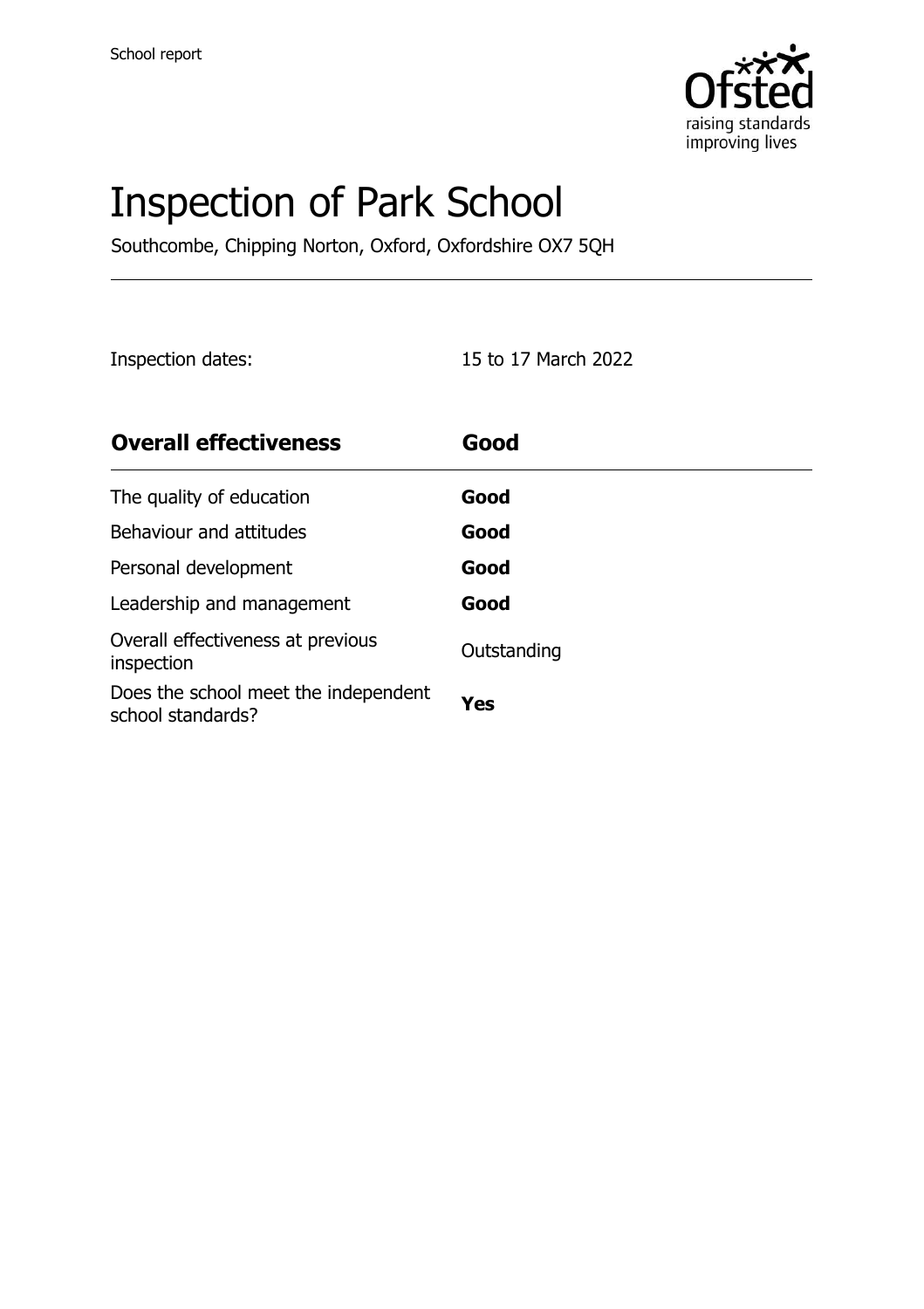

## **What is it like to attend this school?**

Pupils are happy, safe and settled in this welcoming and nurturing school. They are polite and look very smart in their school uniform. Pupils feel comfortable talking with adults, who they treat with respect. For example, during the inspection, one pupil politely challenged the headteacher to a game of chess, while another invited him to have a conversation about motor racing.

Adults have a deep understanding of pupils' personal and academic needs. They establish strong and trusting relationships with pupils. This ensures that pupils feel secure and valued. They quickly grow in self-esteem. During the inspection, pupils talked perceptively, and with understandable pride, about some of the challenges they have overcome since joining the school. One pupil, for example, spoke about significant improvements in his own behaviour, and the difference this has made.

Pupils are keen to learn. They behave well most of the time and socialise happily during breaktimes. For example, during the inspection, pupils enjoyed playing football. Adults' skilful support meant that any minor disagreements were quickly forgotten. Pupils say that everyone usually gets on well together, although sometimes, they are upset by unkind comments. They spoke confidently about the steps adults take to sort this out when it occurs.

### **What does the school do well and what does it need to do better?**

Leaders have revised the school's curriculum since the previous inspection. The curriculum's content is carefully sequenced to ensure that pupils learn the knowledge and skills they need to achieve well. However, plans to implement the updated curriculum have been hampered by the pandemic. The curriculum is now largely in place, in English and mathematics, for instance. However, a few subjects, such as history, are less well established.

The school gives reading a high priority. Pupils have often had negative experiences of reading prior to joining the school and dislike reading as a result. Some are at an early stage of learning to read. Teachers assess pupils' reading skills carefully and so are clear about their needs. They use a wide range of approaches to reignite pupils' enjoyment of reading. For example, adults use regular reading sessions well to immerse pupils in stories. High-quality books in the school's library have been chosen with care to appeal to pupils' interests. The school's phonics programme was updated last year. The new programme provides staff with a secure framework for teaching early reading skills. However, some staff lack the subject knowledge needed to teach phonics consistently well, so some pupils make less progress than they could. The older pupils study a range of qualifications, including English GCSEs, BTECS and functional skills.

The school's well-established and effective mathematics curriculum ensures that pupils learn consistently well in this subject. Teaching builds strongly on pupils'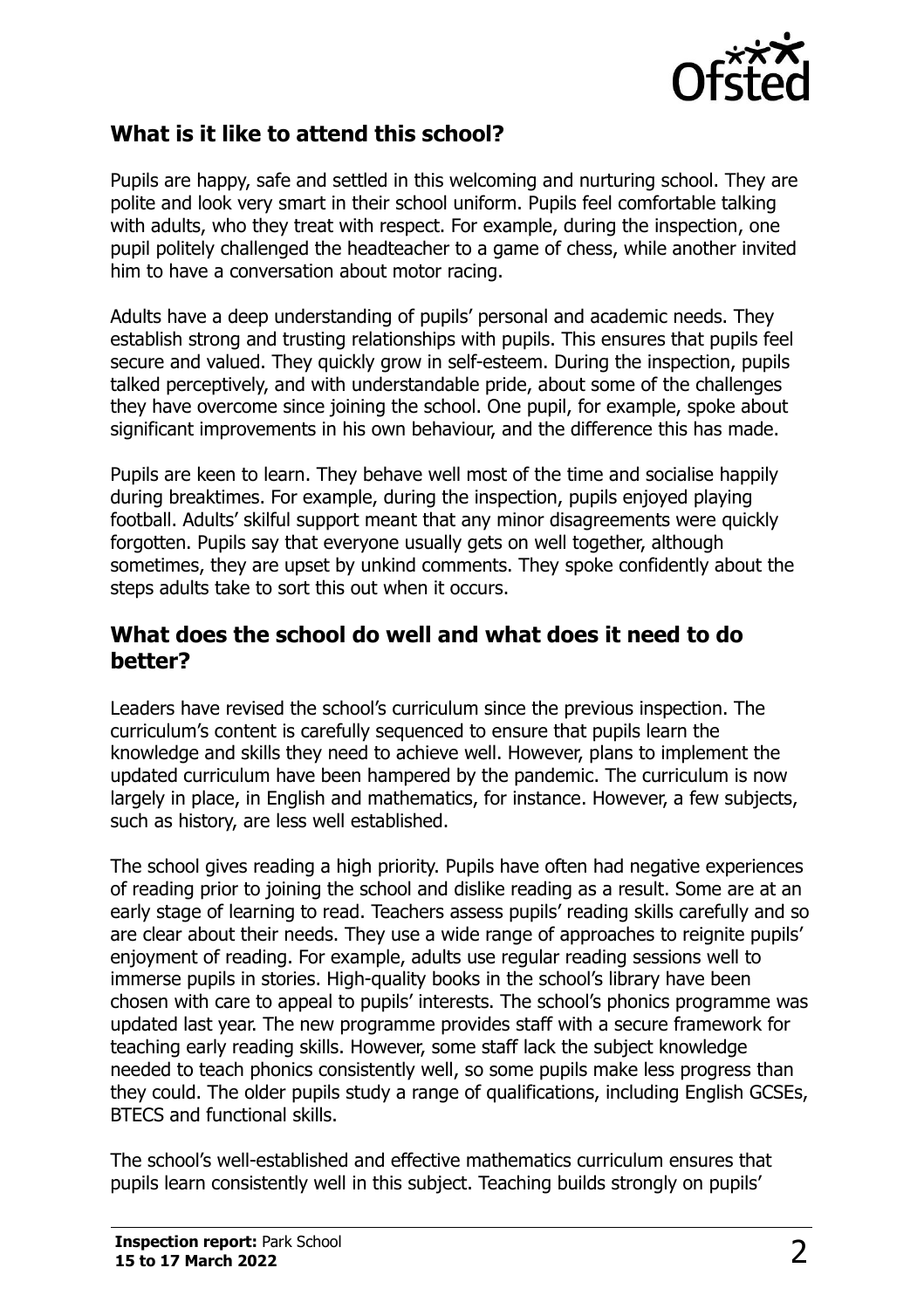

different starting points. Adults use questioning skilfully to check and explore pupils' understanding. They adapt lessons and activities well in response to pupils' needs.

Pupils behave well in lessons most of the time. Pupils' additional needs mean that sometimes they become anxious or frustrated. Staff respond sensitively and proportionately when this is the case. As a result, disturbances to lessons are kept to a minimum, with little learning time lost. The school's approach secures notable improvements in pupils' behaviour and their attitudes to school. The proprietor and headteacher are committed to reducing the use of physical intervention as a behaviour management tool. Together, they have secured significant success in this aspect of the school's work in the past few months.

The school's curriculum supports the needs of its pupils well. Subjects such as cooking and art help pupils to discover and develop personal interests. The school usually provides a wide range of trips and visitors, such as rock climbing and farm visits, which help to bring learning to life. These have been paused during the pandemic. Pupils thoroughly enjoy these activities and miss them a great deal. Leaders are keen to reinstate the school's usual range of activities as soon as possible.

The school's personal development curriculum helps pupils to respect different points of view. For example, staff encourage discussion and debate and make sure that pupils understand the impact of their words on others. Regular relationships and sex education and health education lessons help to equip pupils for their future lives. Pupils learn about, and respect, different family contexts. The school complies with schedule 10 of the Equality Act 2010. Pupils learn about a number of world religions through the school's religious education curriculum. The school's wellestablished careers guidance helps pupils to develop ambitions for the future.

The headteacher has established a strong staff team. He is ably supported by the deputy headteacher, the special educational needs coordinator and other leaders. Staff report notable improvements in the school's work since his appointment. They feel listened to and respected. One member of staff said, 'The headteacher has put the passion back in what we do.' Parents are very appreciative of the school. They refer to strong partnership work between home and the school.

The proprietor and governing body have a clear understanding of their responsibilities. They have established a reliable structure for monitoring the school's work, including the independent school standards, and holding leaders to account. The proprietor has ensured that the recently acquired additional premises are safe and fit for purpose. The school is likely to meet the relevant independent school standards if the proposed material change is implemented.

# **Safeguarding**

The arrangements for safeguarding are effective.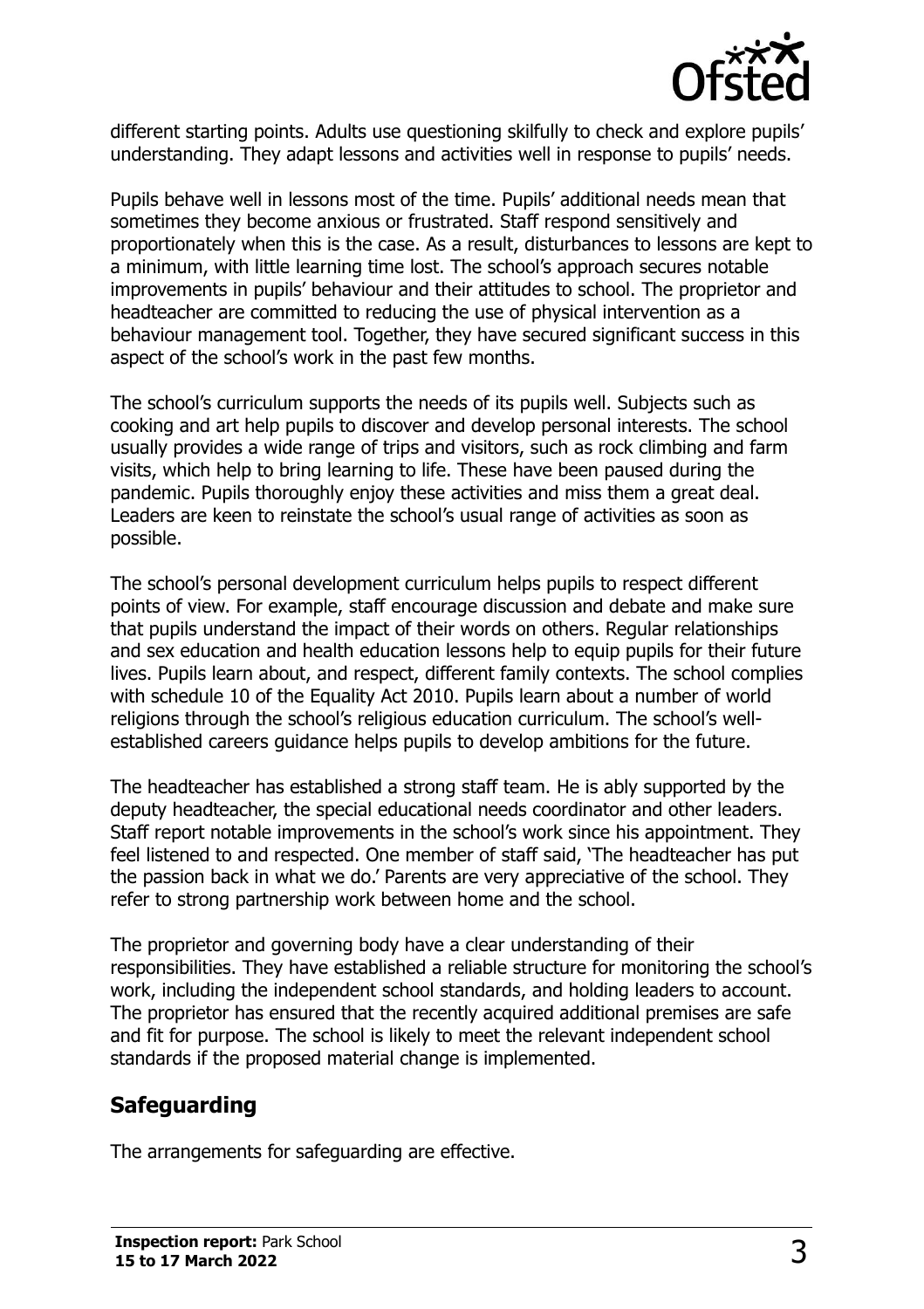

Leaders have established robust safeguarding policies and procedures which are followed consistently. Pupils are supervised properly during lessons, breaktimes and at the beginning and end of the school day. The proprietor provides timely training for staff and governors, who are knowledgeable about what to do if they are worried about a pupil's safety. Leaders act swiftly when a safeguarding concern arises. They maintain strong links with parents and agencies such as social care and the police. The school's safeguarding policy complies with current guidelines and is published on the school's website.

# **What does the school need to do to improve? (Information for the school and proprietor)**

- Planned training to support staff in delivering the updated curriculum in some subjects, such as history, has been delayed by the pandemic. This means that staff sometimes lack the subject knowledge needed to deliver the revised curriculum effectively. As a result, pupils sometimes make less progress than they could in these subjects. Staff are keen to teach the new curriculum and are looking forward to the opportunity to strengthen their subject knowledge. Leaders intend to provide training to ensure that all staff are able to teach the curriculum consistently well. They should make sure that training is delivered as planned.
- The school provides additional phonics input for individual pupils who need extra help. These sessions are working well. They are tailored to pupils' needs and delivered by a teacher trained in teaching phonics. However, the content of these sessions is not always practised and reinforced well enough in the main classrooms. This is because some staff have not been trained in the teaching of phonics. As a result, pupils sometimes make slower progress in reading than they could. Leaders intend to provide training for staff in the coming months. They should ensure that this training takes place.

# **How can I feed back my views?**

You can use [Ofsted Parent View](http://parentview.ofsted.gov.uk/) to give Ofsted your opinion on your child's school, or to find out what other parents and carers think. We use information from Ofsted Parent View when deciding which schools to inspect, when to inspect them and as part of their inspection.

The Department for Education has further quidance on how to complain about a school.

If you are the provider and you are not happy with the inspection or the report, you can [complain to Ofsted.](http://www.gov.uk/complain-ofsted-report)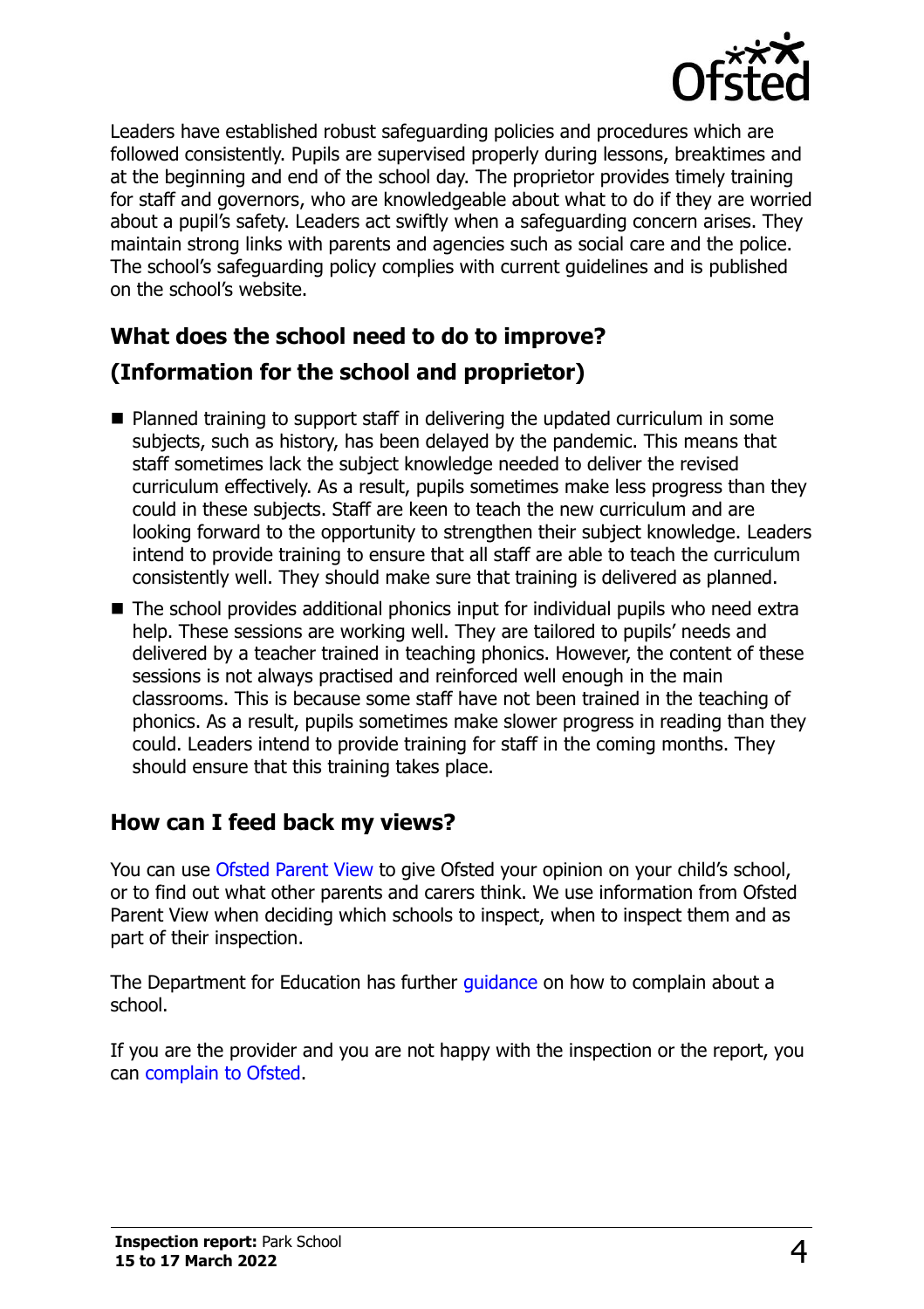

# **School details**

| Unique reference number             | 123326                             |
|-------------------------------------|------------------------------------|
| <b>DfE registration number</b>      | 931/6115                           |
| <b>Local authority</b>              | Oxfordshire                        |
| <b>Inspection number</b>            | 10213812                           |
| <b>Type of school</b>               | Other independent special school   |
| <b>School category</b>              | Independent school                 |
| <b>Age range of pupils</b>          | 7 to 18                            |
| <b>Gender of pupils</b>             | Mixed                              |
| Number of pupils on the school roll | 39                                 |
|                                     |                                    |
| <b>Number of part-time pupils</b>   | 0                                  |
| <b>Proprietor</b>                   | <b>Outcomes First Group</b>        |
| <b>Chair</b>                        | Gemma Mann                         |
| <b>Headteacher</b>                  | James Davis                        |
| <b>Annual fees (day pupils)</b>     | £44,020 to £80,140                 |
| <b>Telephone number</b>             | 01608 644621                       |
| <b>Website</b>                      | www.parkschooloxfordshire.co.uk/   |
| <b>Email address</b>                | office@parkschooloxfordshire.co.uk |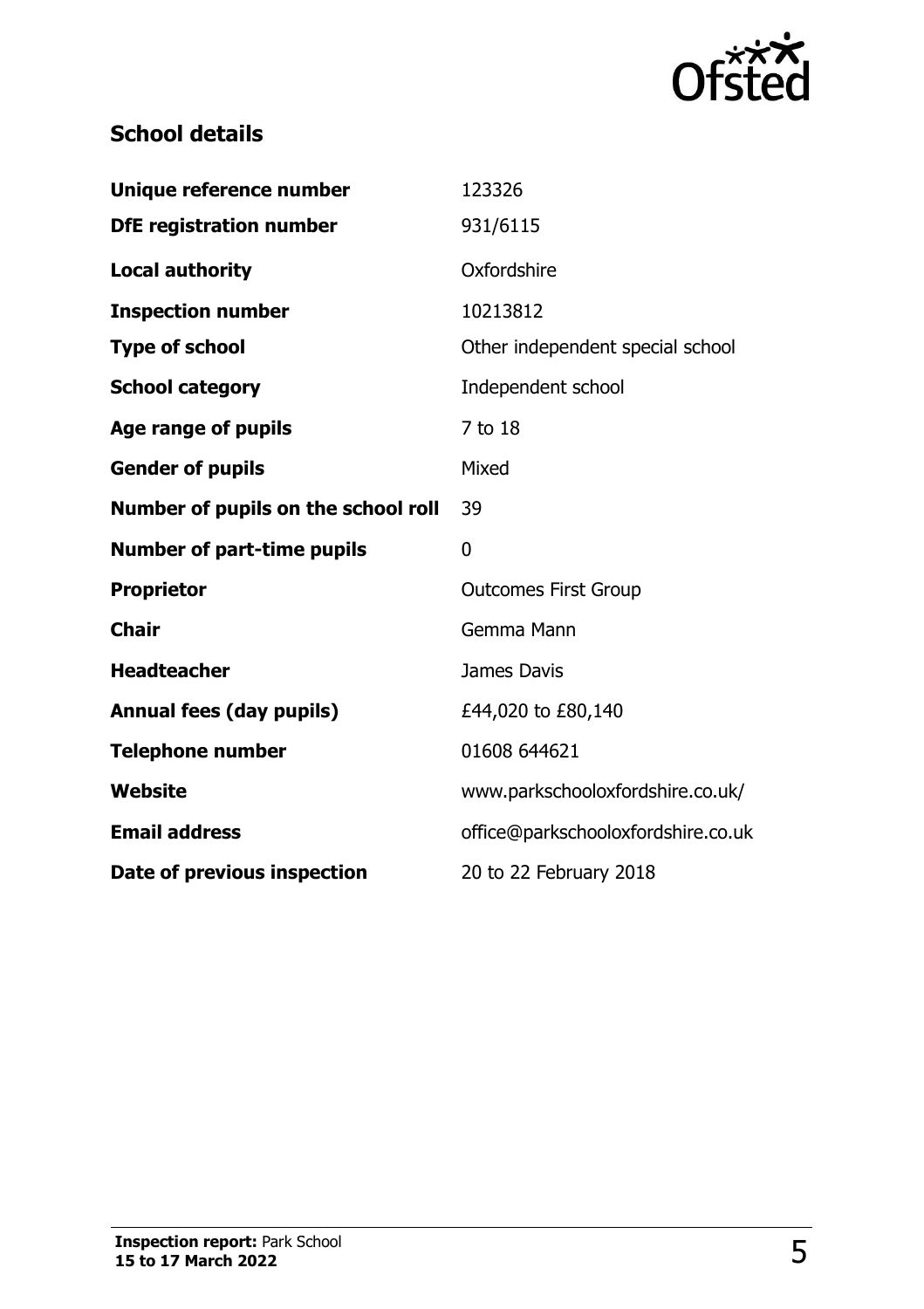

## **Information about this school**

- Park School is an independent day special school. It is registered for up to 40 pupils aged seven to 18 years who have social, emotional and other needs.
- All pupils have special educational needs and/or disabilities (SEND). Most have an education, health and care plan and some are looked after by local authorities.
- Most pupils are placed in the school by local authorities, including Oxfordshire, Gloucestershire and Warwickshire.
- Pupils have often spent considerable periods of time outside formal education prior to joining the school.
- The school currently uses one registered alternative provider, Prospect Training **Services**
- The proprietor has recently secured the use of premises located in Shipton-under-Wychwood, approximately eight miles away from the main school site.
- The previous Ofsted inspection took place in February 2018, when the school's overall effectiveness was judged outstanding and all of the independent school standards were found to be met. A material change inspection took place in July 2018.

# **Information about this inspection**

Inspectors carried out this inspection under section 109(1) and (2) of the Education and Skills Act 2008. The purpose of the inspection is to advise the Secretary of State for Education about the school's suitability for continued registration as an independent school.

The school meets the independent school standards. These are the requirements set out in the schedule to the Education (Independent School Standards) Regulations 2014.

This was the first routine inspection the school received since the COVID-19 pandemic began. The inspector discussed the impact of the pandemic with the school leaders and has taken that into account in her evaluation.

- $\blacksquare$  The inspector held a wide range of meetings during the inspection. These included meetings with the headteacher, the proprietor and other school leaders. She also met with the proprietor's regional director.
- The inspector spoke with staff and pupils during the inspection. She held a telephone conversation with two parents and considered 10 responses to Ofsted's online parent survey and accompanying free-text messages. The inspector also considered responses to the staff and pupil surveys.
- The inspector looked closely at the following subjects when considering the quality of education: reading, mathematics and history. She met with subject leaders, visited lessons, looked at pupils' work and reviewed curriculum plans.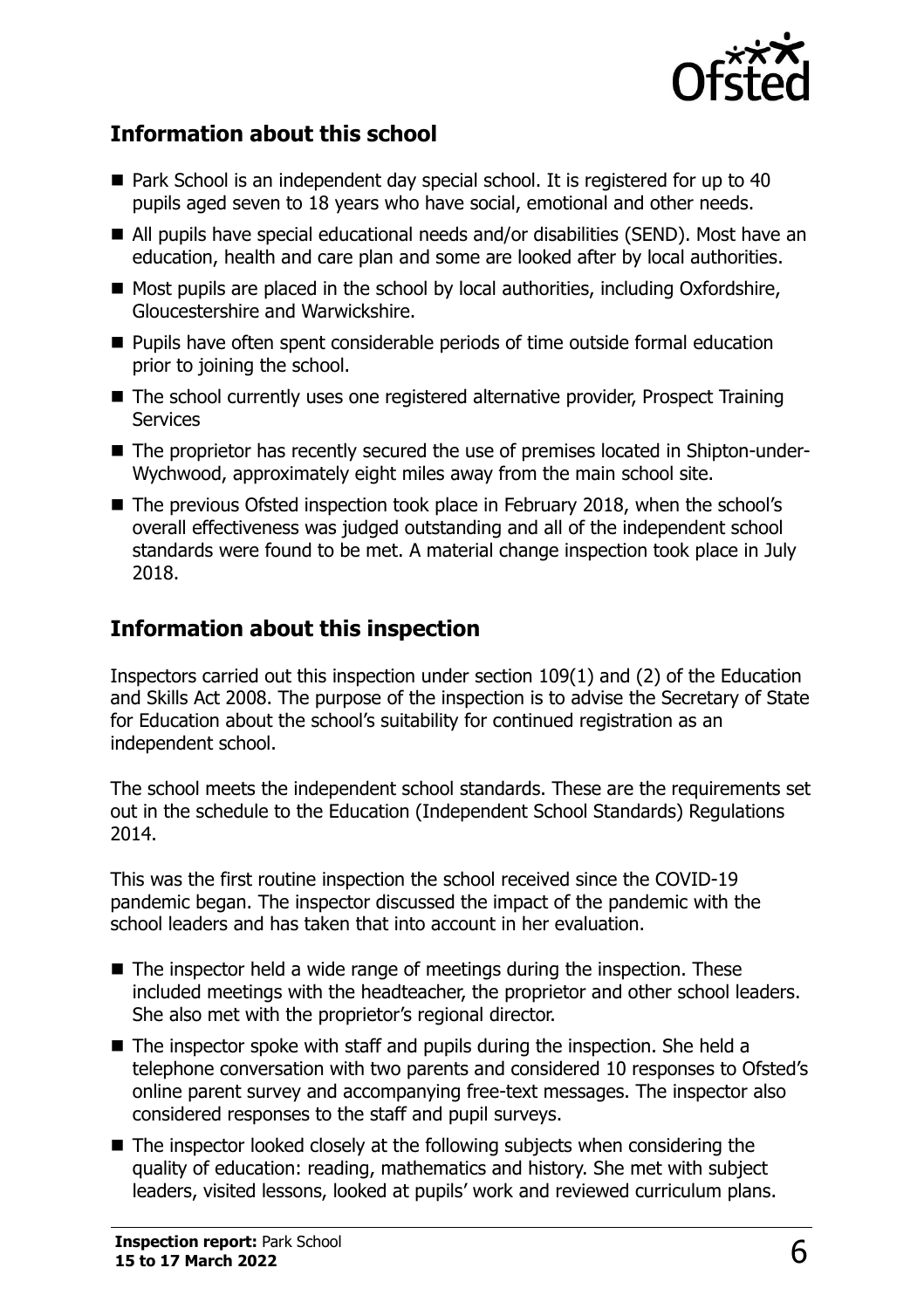

- The inspector observed pupils' behaviour in classrooms, during breaktimes and as pupils moved around the school.
- The inspector checked the single central record and talked with leaders responsible for safeguarding. She also considered a range of documentation associated with the independent school standards, including the school's safeguarding policies and records.
- The inspector was based at the main school site for this inspection. However, she also visited the premises which the proprietor intends to use to accommodate the proposed increase in the number of pupils on roll.

#### **The school's proposed change to the maximum number of pupils**

The school has applied to the Department of Education (DfE) to make a 'material change' to its registration. At the DfE's request, we checked whether the school is likely to meet the relevant independent school standards if the DfE decides to approve the change. This part of the inspection was carried out under section 162(4) of the Education Act 2002.

- The outcome of this part of the inspection is: **the school is likely to meet the relevant independent school standards if the material change relating to the school provision is implemented.**
- The proprietor wishes to increase the maximum number of pupils on roll from 40 to 54. This was the school's second material change inspection.
- The proprietor has acquired additional premises to enable the school to increase the number of pupils. The intention is to develop the new building as a specialist therapeutic centre to support pupils who have specific needs such as autism spectrum disorder.
- The new accommodation has been renovated to a high standard. It will provide suitable accommodation for educational use. The classrooms are light, airy and furnished appropriately. The building has suitable toilet facilities. Lighting is fit for purpose, both indoors and out. A small, lawned area provides a secure place for pupils to relax and get some fresh air. The proprietor also intends to use a local park for outdoor activities and walks and will continue to use a sports centre for physical education. Leaders have paid close attention to pupils' safety. For example, the building has a keypad entry system and suitable fire precautions are in place.
- The school is likely to meet the needs of pupils with SEND if the proposed increase in number on roll is approved. The school's curriculum provides a secure framework. It will be supplemented by a range of bespoke therapies. The proprietor has made appropriate staffing arrangements.

#### **Inspection team**

Julie Sackett, lead inspector **Her Majesty's Inspector**